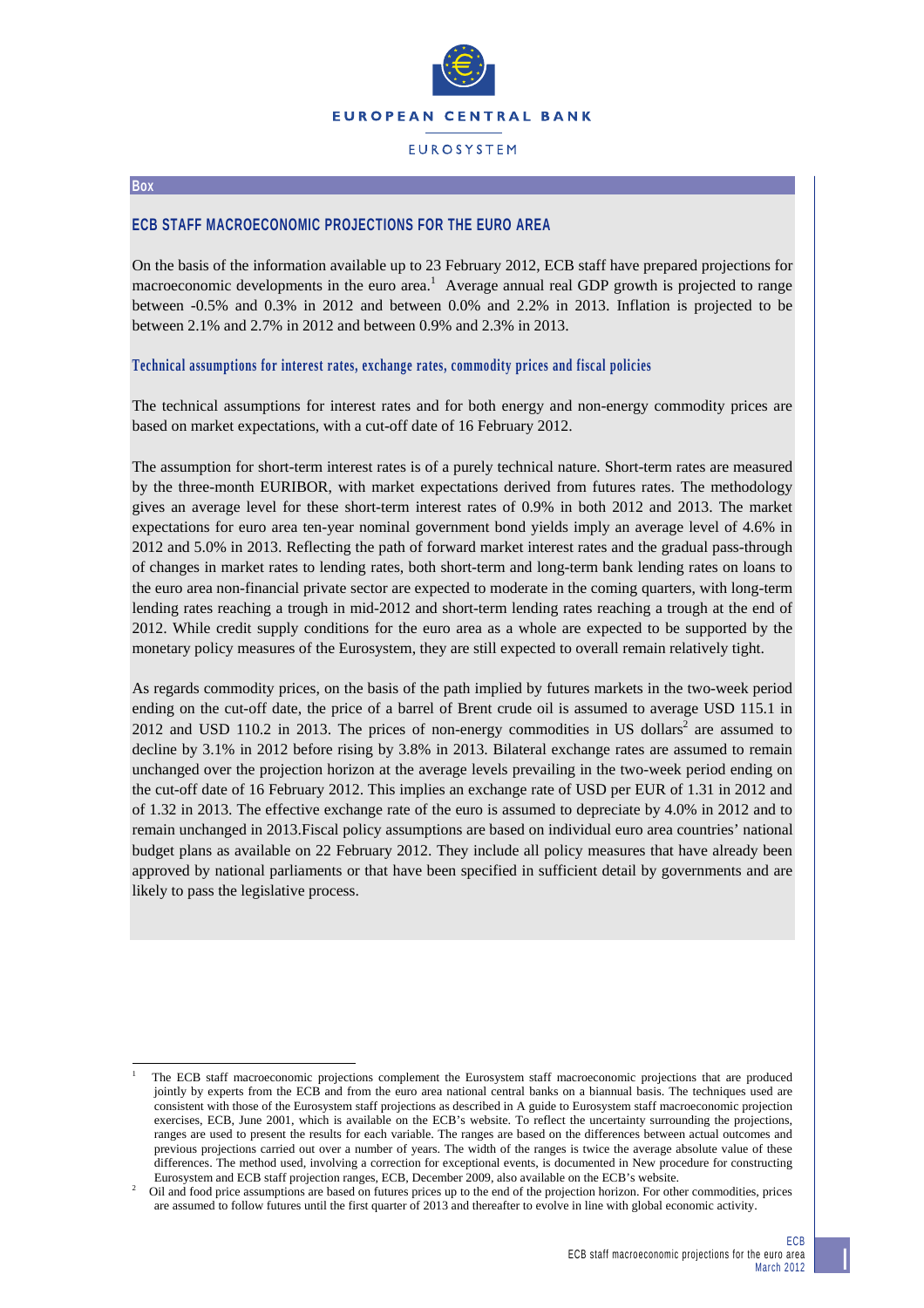### **Assumptions with regard to the international environment**

World real GDP growth (excluding the euro area), estimated at 4.1% in 2011, is projected to decline to 3.8% in 2012, before rising to 4.3% in 2013. In the second half of 2011 the global slowdown was mainly related to the dampening of real incomes, owing to higher commodity prices, as well as elevated uncertainty and heightened risk aversion that led to global financial market tensions. However, the latest data – particularly for the United States – seem to suggest that some degree of cyclical stabilisation occurred at the turn of the year. In particular, tentative signs of a stabilisation in business and consumer confidence indicators, as well as a slight easing in global financial market conditions, support this assessment. However, medium-term growth prospects remain subdued, particularly in advanced economies, mainly owing to the continued need to repair balance sheets that acts as an impediment to growth. In this respect, although the rebalancing of private sector indebtedness is progressing, household debt levels remain elevated in several advanced economies. Moreover, the retrenchment in public spending, aimed at re-establishing sustainable fiscal balances, is also constraining domestic demand in several advanced economies. Emerging economies, by contrast, are expected to continue expanding at a much faster pace than the advanced economies over the projection horizon. Nonetheless, a modest slowdown in emerging economies is expected to alleviate the overheating pressures that prevailed earlier in some key countries in this group (e.g. China). Overall, emerging Asia is projected to remain on track for a "soft landing", while growth in the central and eastern European countries is expected to be slower. As a consequence of the global recovery, growth in euro area foreign demand is estimated to be 4.3% in 2012 and 6.5% in 2013.

### **Real GDP growth projections**

The momentum of real GDP growth in the euro area weakened in the course of 2011, with a fall in activity in the fourth quarter. The slowdown in activity in the course of 2011 reflected, inter alia, the global slowdown, high commodity prices, and the adverse impact of the euro area sovereign debt crisis on consumer and business confidence, as well as a deterioration in credit supply conditions and a further tightening of the fiscal stance in some euro area countries. These adverse factors are expected to continue to weigh on activity in the first half of 2012, albeit being increasingly mitigated by the favourable impact of strengthening foreign demand, the lower effective exchange rate, and the supportive standard and nonstandard monetary policy measures. Looking ahead, assuming that the financial crisis does not intensify again, real GDP growth is expected to pick up modestly during the second half of 2012 and to improve somewhat further in 2013, reflecting a gradual strengthening in domestic demand and a favourable impact of net trade owing to rising foreign demand and a weaker exchange rate. The recovery in domestic demand should be supported by a decline in energy and food price inflation supporting real disposable incomes, and the favourable impact of the very low short-term interest rates and of the measures to support the functioning of the financial system. However, the recovery is expected to be dampened, as fiscal consolidation is continuing, adverse credit supply conditions are expected to ease only gradually, and balance sheet restructuring is still ongoing in many sectors. Real GDP growth is projected to exceed its potential rate at the end of the projection horizon, leading to a narrowing of the negative output gap. Overall, the recovery is expected to be slow. In annual terms, real GDP is expected to grow by between - 0.5% and 0.3% in 2012 and between 0.0% and 2.2% in 2013.

Considering the demand components in more detail, extra-euro area export growth is projected to pick up during the course of 2012 and to gain momentum in 2013, mainly reflecting developments in euro area foreign demand and increased competitiveness related to the weaker effective exchange rate of the euro. Business investment is expected to decline in the near term and to recover gradually in 2013, supported by strengthening export growth, a pick-up in domestic demand, low interest rates and relatively sustained profitability. Residential investment is expected to remain very weak during the course of 2012, before growing gradually in 2013. While ongoing adjustments in the housing market in some countries continue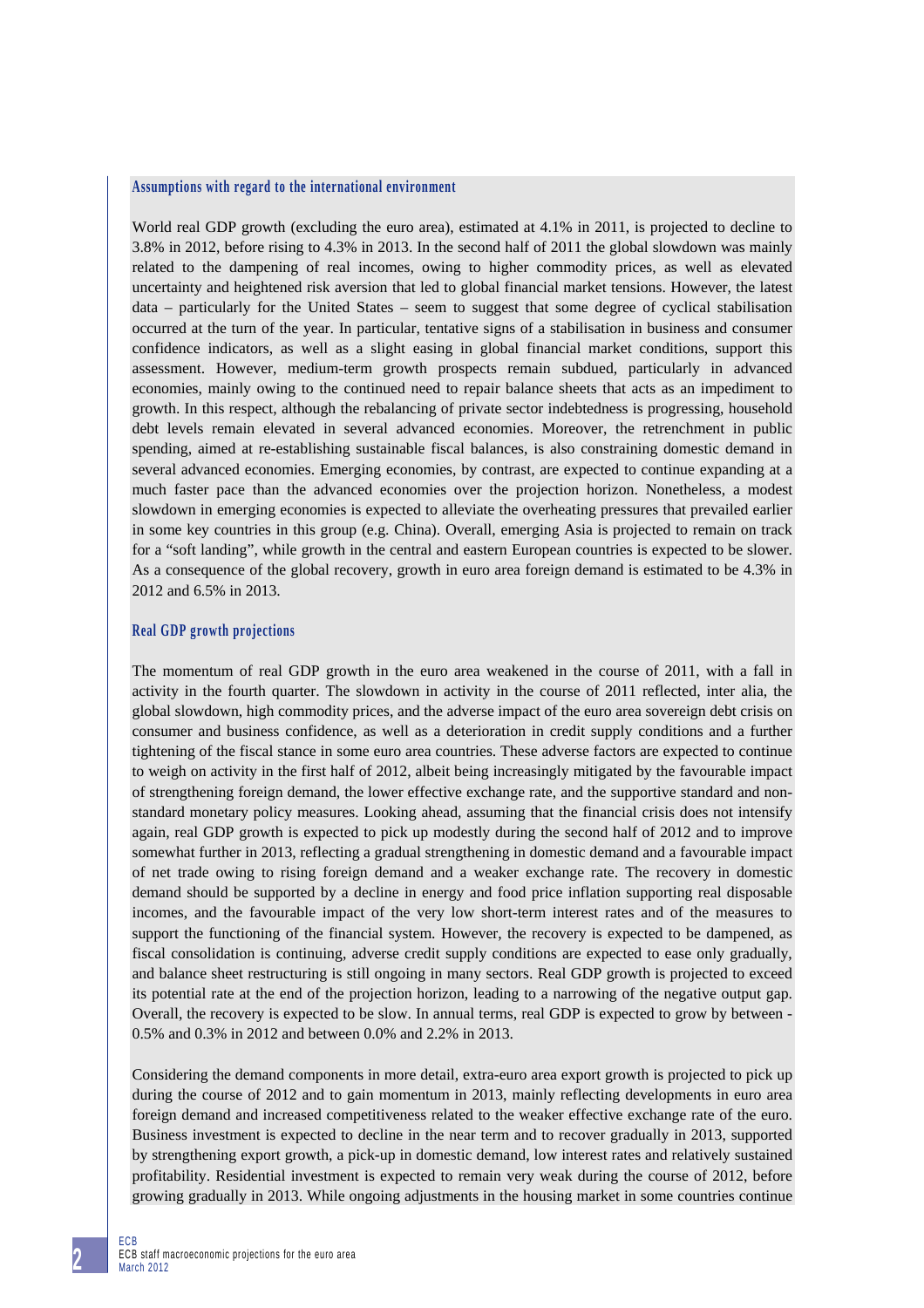to dampen the recovery, the attractiveness of housing investment relative to other forms of investment appears to have improved in other countries, against the background of higher perceived risks associated with alternative investments. Government investment is assumed to decline in 2012 before stabilising in 2013, as indicated in the fiscal consolidation packages announced in several euro area countries.

Private consumption is estimated to have declined in the fourth quarter of 2011. It is projected to remain rather subdued during the course of 2012 and to pick up gradually thereafter. Nominal disposable income growth is projected to be dampened initially by a decline in employment and subsequently by only modest growth in employment. In addition, the growth rates of both wages and transfer income are expected to be constrained, partly owing to the fiscal tightening implemented in several euro area countries. However, real disposable income will be supported over time, as the adverse impact of past increases in commodity prices is expected to diminish. The saving ratio is projected to decline slightly over the projection horizon. This reflects the expectation that, despite subdued sentiment which supports savings, some consumption smoothing, against the background of adverse real income developments, will dampen savings in 2012 and 2013. Low interest rates would also contribute to a fall in the saving ratio. Government consumption in real terms is projected to remain subdued over the projection horizon, reflecting the impact of the fiscal consolidation packages announced in several euro area countries.

Extra-euro area import growth is expected to gradually gain momentum over the projection horizon. Extra-euro area imports are projected to rise faster than total demand, broadly in line with historical patterns. Reflecting somewhat stronger growth of exports, net trade is expected to make a positive, albeit declining, contribution to real GDP growth over the projection horizon.

| (average annual percentage changes) <sup>1), 2)</sup> |      |              |              |
|-------------------------------------------------------|------|--------------|--------------|
|                                                       |      |              |              |
|                                                       | 2011 | 2012         | 2013         |
| <b>HICP</b>                                           | 2.7  | $2.1 - 2.7$  | $0.9 - 2.3$  |
|                                                       |      |              |              |
| Real GDP                                              | 1.5  | $-0.5 - 0.3$ | $0.0 - 2.2$  |
| Private consumption                                   | 0.2  | $-0.7 - 0.1$ | $0.0 - 1.6$  |
| Government consumption                                | 0.2  | $-0.6 - 0.2$ | $-0.1 - 1.3$ |
| Gross fixed capital formation                         | 1.6  | $-2.6 - 0.2$ | $-0.9 - 3.7$ |
| Exports (goods and services)                          | 6.4  | $0.1 - 5.1$  | $0.7 - 8.1$  |
| Imports (goods and services)                          | 4.1  | $-1.1 - 3.5$ | $0.7 - 7.3$  |

# **Table A Macroeconomic projections for the euro area**

1) The projections for real GDP and its components refer to working day-adjusted data. The projections for imports and exports include intra-euro area trade.

2) Data refer to the euro area including Estonia. The average annual percentage change in the HICP for 2011 is based on a euro area composition in 2010 that already includes Estonia.

## **Price and cost projections**

According to Eurostat's flash estimate, the overall HICP inflation rate stood at 2.7% in February 2012, after averaging 2.7% in 2011. It is projected to decelerate over the coming quarters. The average rate of overall HICP inflation is expected to be between 2.1% and 2.7% in 2012 and between 0.9% and 2.3% in 2013. This moderation is largely due to a decrease in the contribution from energy prices, as crude oil prices are assumed to gradually decline over the projection horizon and as the impact of their past increases fades away. Growth in the food price component of HICP inflation is also projected to moderate in 2012 and 2013. This reflects the assumption that food commodity prices should remain stable over the

**3**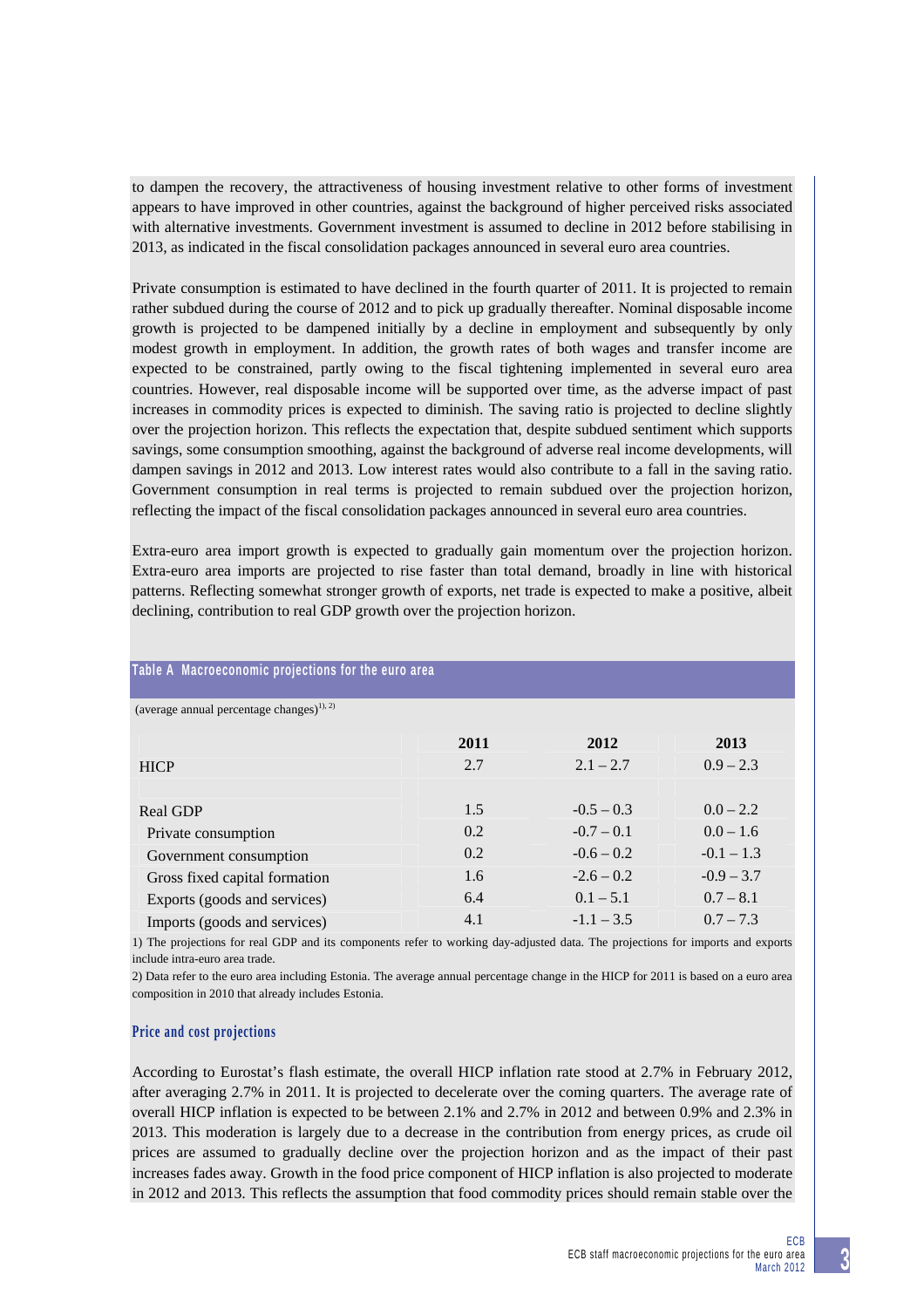next few quarters. Finally, HICP inflation excluding food and energy is projected to remain broadly stable over the projection horizon. While domestic price pressures stemming from slow growth in domestic demand and contained labour cost developments are expected to be weak, they are expected to be broadly offset by the upward impact of foreseen increases in indirect taxes and administered prices.

In more detail, external price pressures have increased somewhat in recent months, mainly on account of the depreciation of the euro, which has led, inter alia, to higher commodity prices in euro terms. This is expected to exert upward pressure on the import deflator in the coming quarters. However, these factors are expected to be more than offset by downward base effects, largely originating from surges in commodity prices in 2011. Thus, the annual rate of increase of the import deflator is expected to decline at the beginning of 2012 and to moderate somewhat further in 2013. Regarding domestic price pressures, the growth rate of compensation per employee is expected to slow in 2012, as deteriorating labour market conditions exert downward pressure. Thereafter, the annual growth rate of compensation per employee is projected to pick up gradually, supported by the strengthening in economic activity. The annual growth rate of unit labour costs is expected to remain broadly stable in 2012 and 2013. Growth in profit margins is expected to be modest in 2012, reflecting subdued aggregate demand. Somewhat higher growth in profit margins is expected in 2013, in line with the improving outlook for economic activity. Increases in administered prices are expected to contribute substantially to HICP inflation over the whole projection horizon, reflecting the ongoing fiscal consolidation in several euro area countries. The impact of indirect taxes is also expected to be significant in 2012 and in 2013.

## **Comparison with the December 2011 projections**

Compared with the Eurosystem staff macroeconomic projections published in the December 2011 issue of the Monthly Bulletin, the ranges for real GDP growth in the euro area for 2012 and 2013 have been revised slightly downwards. The downward revisions mainly reflect the impact of lower foreign demand, higher oil prices, additional fiscal consolidation and slightly tighter credit supply conditions, despite lower short-term and long-term interest rates and higher stock market prices. With regard to HICP inflation, the projection ranges for both 2012 and 2013 are somewhat higher than in the December 2011 projections, mainly reflecting higher energy prices and the weaker exchange rate of the euro, but also partly owing to higher food prices and indirect taxes.

| Table B Comparison with the December 2011 projections |              |             |
|-------------------------------------------------------|--------------|-------------|
| (average annual percentage changes)                   |              |             |
|                                                       | 2012         | 2013        |
| Real GDP – December 2011                              | $-0.4 - 1.0$ | $0.3 - 2.3$ |
| Real GDP – March 2012                                 | $-0.5 - 0.3$ | $0.0 - 2.2$ |
|                                                       |              |             |
| $HICP - December 2011$                                | $1.5 - 2.5$  | $0.8 - 2.2$ |
| $HICP - March 2012$                                   | $2.1 - 2.7$  | $0.9 - 2.3$ |

## **Comparison with forecasts by other institutions**

A number of forecasts for the euro area are available from both international organisations and private sector institutions (see Table C). However, these forecasts are not strictly comparable with one another or with the ECB staff macroeconomic projections, as they were finalised at different points in time. Additionally, they use different (partly unspecified) methods to derive assumptions for fiscal, financial and external variables, including oil and other commodity prices. Finally, there are differences in working day adjustment methods across different forecasts.

**4**